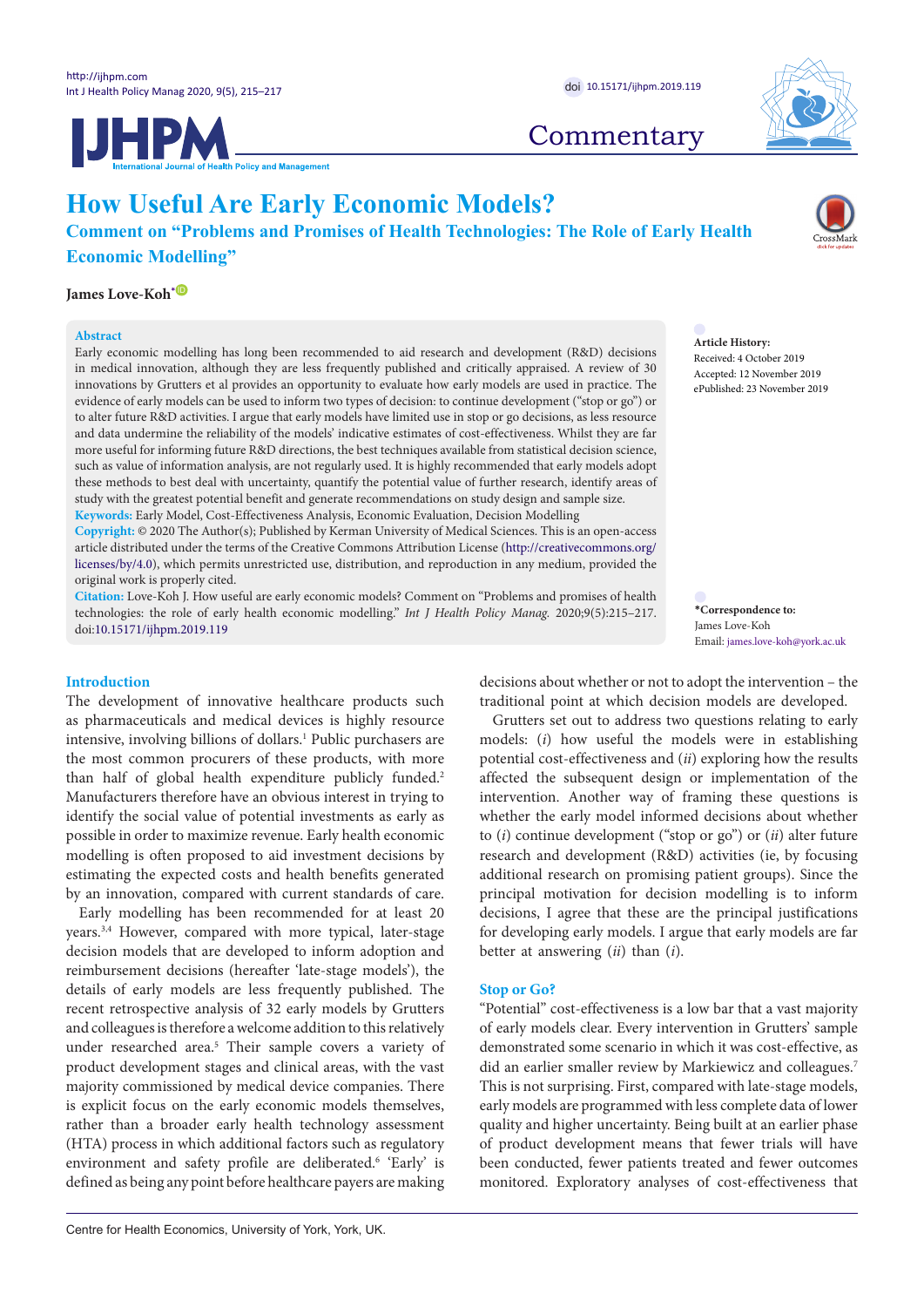accommodate this lack of data such as threshold or headroom analysis are therefore required.<sup>8</sup> Testing large variations in critical drivers of cost-effectiveness, particularly the treatment's cost and effectiveness, mean that the likelihood of some combination of parameters producing a cost-effective outcome is inherently high.

Developers of healthcare innovations may even have valid reasons for continuing development of products even if early models suggest that they will not be cost-effective. Every model is designed to address a particular decision problem; aspects include the perspective of the analysis (ie, health sector, multi-sector or societal), comparator interventions, the patient population and the relevant outcome measures. A stop recommendation from an early model could reflect different decision problems using scenario analysis, but for practical and technical reasons it may not be able to reproduce scenarios for all potential healthcare markets that an innovation has access to.

Last, early models are generally less well-resourced than late-stage models. The incentives for investing more in the latter are much stronger as they are a formal requirement in many countries' HTA frameworks and can therefore directly influence the profitability of an intervention.<sup>9</sup> These resources help the model maintain methodological standards set out by an agency's reference  $case<sup>10</sup>$  when it is subject independent critical appraisal in the HTA process. The relative underresourcing of early models may lead to suboptimal modelling approaches or model structures being adopted, producing less reliable estimates of cost-effectiveness. All of Grutters' early models, for instance, use more simplistic cohort Markov and decision tree structures. Whilst such approaches can often be appropriate,<sup>11</sup> more advanced simulation methods may be overlooked by early modellers for budgetary reasons even when they are the preferred option.

## **Develop Differently**

The case for using early models to inform the direction of R&D of an intervention is much stronger. Grutters et al highlight several different ways in which their models were used for this purpose, such as highlighting the characteristics of a diagnostic test that most influenced cost-effectiveness or identifying an intervention's optimal position in the disease treatment pathway.

Decision modelling techniques can also highlight fruitful directions for further research – research that investigates promising patient subgroups or reduces uncertainty around the value of the intervention. Grutters et al limit their exploration of uncertainty to deterministic sensitivity analysis; analysing the effects of varying the values of one or two parameters at a time. Although useful, they fall short of the methodological standard of probabilistic sensitivity analysis and value of information analysis that are uniformly recommended in the literature for early models.4,12–14 These analyses investigate the combined parameter uncertainty within the model, quantify the potential value of further research, identify areas of study with the greatest potential benefit and generate recommendations on study design and sample size.<sup>15,16</sup>

The lack of probabilistic analysis is acknowledged by Grutters et al and justified on the basis that it "is difficult to quantify the (non-statistical) uncertainty… in [terms of probability] distributions," favouring the likes of tornado plots when assessing the impacts of the model parameters on results. However, deterministic sensitivity analysis and tornado plots still require a range of values that each parameter is to be varied over. If this range is not specified according to uncertainty (ie, through a probability distribution), then the influence of that parameter on cost-effectiveness will also be a function of a potentially *ad hoc* range selection. A solution to this issue is to estimate parameter values and/or probability distributions using structured expert elicitation methods, a number of which can be used depending upon the type of intervention or parameter under consideration.<sup>17</sup> The use of structured expert elicitation would not only improve the validity of deterministic sensitivity analysis; it will also facilitate analytically preferable probabilistic methods and value of information analysis. Using these techniques will require more resource for early models, however, which may not be forthcoming due to the incentive problems noted above.

## **Concluding Remarks**

Grutters et al are right to conclude that their early models provide insight into the potential cost-effectiveness and associated uncertainty of their sample of innovations. However, this support comes with several caveats. The insights into potential cost-effectiveness are rather limited due to the exploratory nature of the analysis and may really only be truly useful when development decisions involve selecting a limited number of innovations from a portfolio, such as in a real options model.<sup>18</sup> The insights into the drivers of cost-effectiveness and uncertainty, although much more worthwhile for R&D decision-making, could be greatly enhanced by using the best techniques available from statistical decision science. Similar conclusions have been reached by Abel et al during a review of early models of diagnostics.<sup>19</sup>

The focus of Grutters and of this article has been on how the outputs of early models *can* be used in R&D decisions. A related empirical question that should be the subject of future inquiry is whether those outputs *should* be used. One way of approaching this question is to compare the results of an early model with those of a late-stage model produced with greater resource and populated with better data. Such comparisons would be possible using an iterative Bayesian modelling process advocated by many in the literature,<sup>3,13,14</sup> in which a model is regularly updated throughout the product development cycle. However, there is little evidence suggesting that this approach is being implemented, leaving this validation question around early models more challenging to address. Given the scarcity of published research on early models, Grutters et al deserve credit for at least shedding some light on this frequently private and internal process.

## **Acknowledgments**

Thanks to Sean Gavan, Matthew Taylor, and Richard Cookson